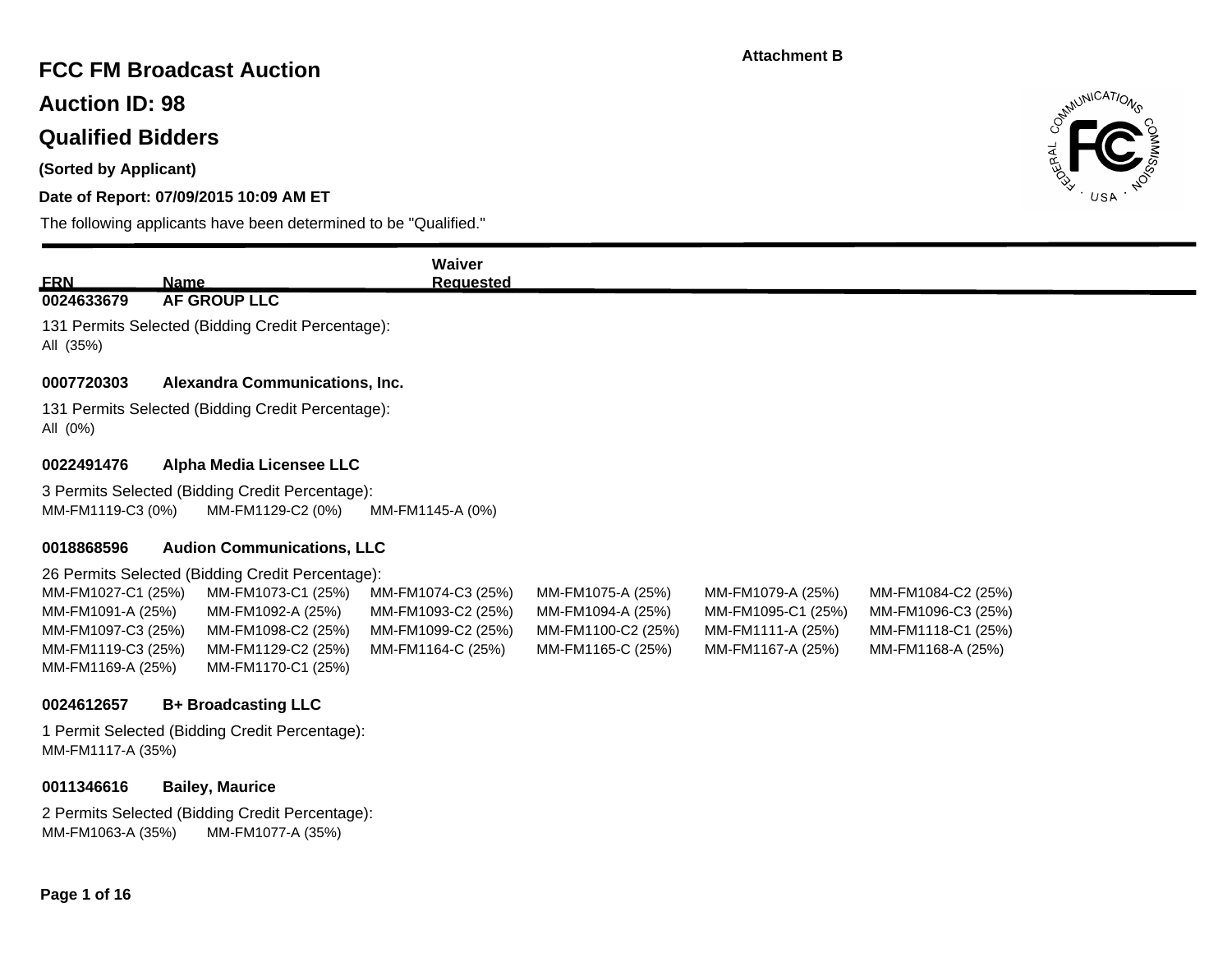# **FCC FM Broadcast Auction**

**Auction ID: 98**

# **Qualified Bidders**

**(Sorted by Applicant)**

### **Date of Report: 07/09/2015 10:09 AM ET**

The following applicants have been determined to be "Qualified."



| <b>ERN</b>                             | <b>Name</b>                                                           | Waiver<br><b>Requested</b> |                    |                   |                   |  |  |  |
|----------------------------------------|-----------------------------------------------------------------------|----------------------------|--------------------|-------------------|-------------------|--|--|--|
| 0020563748                             | <b>Basin Mediactive, LLC</b>                                          |                            |                    |                   |                   |  |  |  |
| MM-FM1095-C1 (0%)                      | 1 Permit Selected (Bidding Credit Percentage):                        |                            |                    |                   |                   |  |  |  |
| 0024603177                             | <b>Bennett, Douglas P</b>                                             |                            |                    |                   |                   |  |  |  |
| MM-FM1042-C (35%)                      | 2 Permits Selected (Bidding Credit Percentage):<br>MM-FM1104-A (35%)  |                            |                    |                   |                   |  |  |  |
| 0022835714                             | <b>Boles Jr, James G</b>                                              |                            |                    |                   |                   |  |  |  |
|                                        | 2 Permits Selected (Bidding Credit Percentage):                       |                            |                    |                   |                   |  |  |  |
| MM-FM1039-A (0%)                       | MM-FM1148-C3 (0%)                                                     |                            |                    |                   |                   |  |  |  |
| 0020552063                             | Bowen Broadcasting, Inc.                                              |                            |                    |                   |                   |  |  |  |
| All (35%)                              | 131 Permits Selected (Bidding Credit Percentage):                     |                            |                    |                   |                   |  |  |  |
| 0024628067                             | Brazos TV, Inc.                                                       |                            |                    |                   |                   |  |  |  |
| MM-FM1102-A (35%)<br>MM-FM1139-A (35%) | 7 Permits Selected (Bidding Credit Percentage):<br>MM-FM1105-C3 (35%) | MM-FM1106-A (35%)          | MM-FM1111-A (35%)  | MM-FM1120-A (35%) | MM-FM1137-A (35%) |  |  |  |
| 0024626640                             | <b>Broadcasting, Shemitah</b>                                         |                            |                    |                   |                   |  |  |  |
| MM-FM1027-C1 (35%)                     | 4 Permits Selected (Bidding Credit Percentage):<br>MM-FM1096-C3 (35%) | MM-FM1098-C2 (35%)         | MM-FM1100-C2 (35%) |                   |                   |  |  |  |
| 0003780921                             | Brown JR, Stephen J                                                   |                            |                    |                   |                   |  |  |  |
|                                        | 12 Permits Selected (Bidding Credit Percentage):                      |                            |                    |                   |                   |  |  |  |
| MM-FM1039-A (35%)                      | MM-FM1044-A (35%)                                                     | MM-FM1050-A (35%)          | MM-FM1091-A (35%)  | MM-FM1092-A (35%) | MM-FM1125-A (35%) |  |  |  |

### **Page 2 of 16**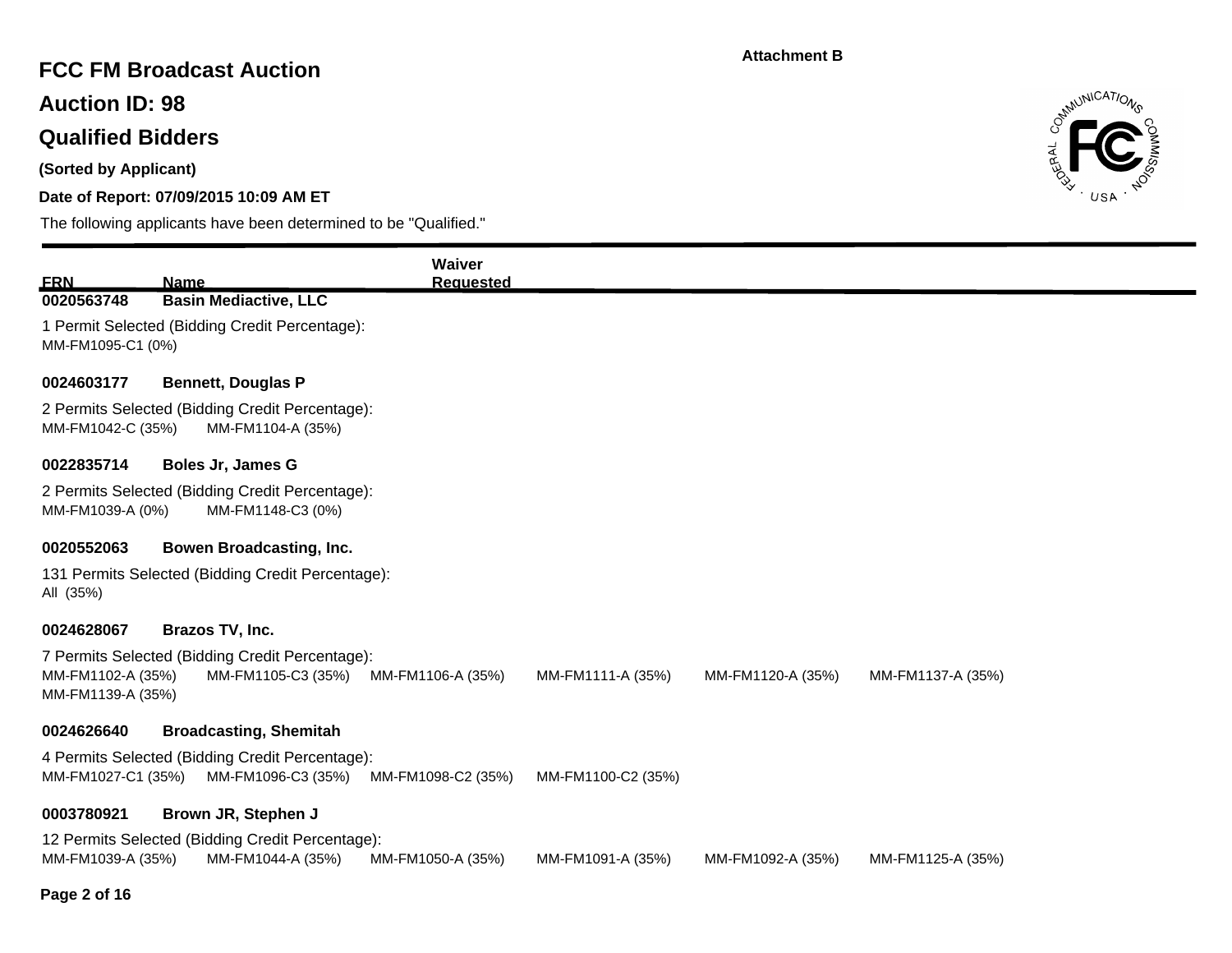## **FCC FM Broadcast Auction**

**Auction ID: 98**

# **Qualified Bidders**

**(Sorted by Applicant)**

### **Date of Report: 07/09/2015 10:09 AM ET**



| <b>ERN</b>                            | <b>Name</b>                                                                             | Waiver<br><b>Requested</b> |                   |                   |                   |  |  |  |
|---------------------------------------|-----------------------------------------------------------------------------------------|----------------------------|-------------------|-------------------|-------------------|--|--|--|
| 0003780921                            | Brown JR, Stephen J                                                                     |                            |                   |                   |                   |  |  |  |
| MM-FM1132-A (35%)                     | 12 Permits Selected (Bidding Credit Percentage):<br>MM-FM1144-A (35%)                   | MM-FM1154-A (35%)          | MM-FM1155-A (35%) | MM-FM1161-A (35%) | MM-FM979-A (35%)  |  |  |  |
| 0021719018                            | <b>Butler7media, LLC</b>                                                                |                            |                   |                   |                   |  |  |  |
|                                       | 1 Permit Selected (Bidding Credit Percentage):<br>MM-FM1123-A (25%)                     |                            |                   |                   |                   |  |  |  |
| 0017010596                            | Centro Cristiano de Vida Eterna                                                         |                            |                   |                   |                   |  |  |  |
|                                       | 4 Permits Selected (Bidding Credit Percentage):                                         |                            |                   |                   |                   |  |  |  |
| MM-FM1116-A (0%)                      | MM-FM1117-A (0%)                                                                        | MM-FM1132-A (0%)           | MM-FM1144-A (0%)  |                   |                   |  |  |  |
| 0008938060                            | <b>Chincoteague Broadcasting</b><br>Corporation                                         |                            |                   |                   |                   |  |  |  |
| MM-FM1005-A (0%)                      | 2 Permits Selected (Bidding Credit Percentage):<br>MM-FM1056-A (0%)                     |                            |                   |                   |                   |  |  |  |
| 0004071031                            | <b>Chisholm Trail Broadcasting Co</b>                                                   |                            |                   |                   |                   |  |  |  |
|                                       | 2 Permits Selected (Bidding Credit Percentage):<br>MM-FM1092-A (0%)<br>MM-FM1094-A (0%) |                            |                   |                   |                   |  |  |  |
| 0018222695                            | <b>Cochise Media Licenses LLC</b>                                                       |                            |                   |                   |                   |  |  |  |
|                                       | 13 Permits Selected (Bidding Credit Percentage):                                        |                            |                   |                   |                   |  |  |  |
| MM-FM1066-C3 (0%)                     | MM-FM1067-C (0%)                                                                        | MM-FM1068-C3 (0%)          | MM-FM1073-C1 (0%) | MM-FM1074-C3 (0%) | MM-FM1088-C1 (0%) |  |  |  |
| MM-FM1089-C3 (0%)<br>MM-FM978-C3 (0%) | MM-FM1164-C (0%)                                                                        | MM-FM1165-C (0%)           | MM-FM1170-C1 (0%) | MM-FM1171-C (0%)  | MM-FM477-A (0%)   |  |  |  |
|                                       |                                                                                         |                            |                   |                   |                   |  |  |  |
|                                       |                                                                                         |                            |                   |                   |                   |  |  |  |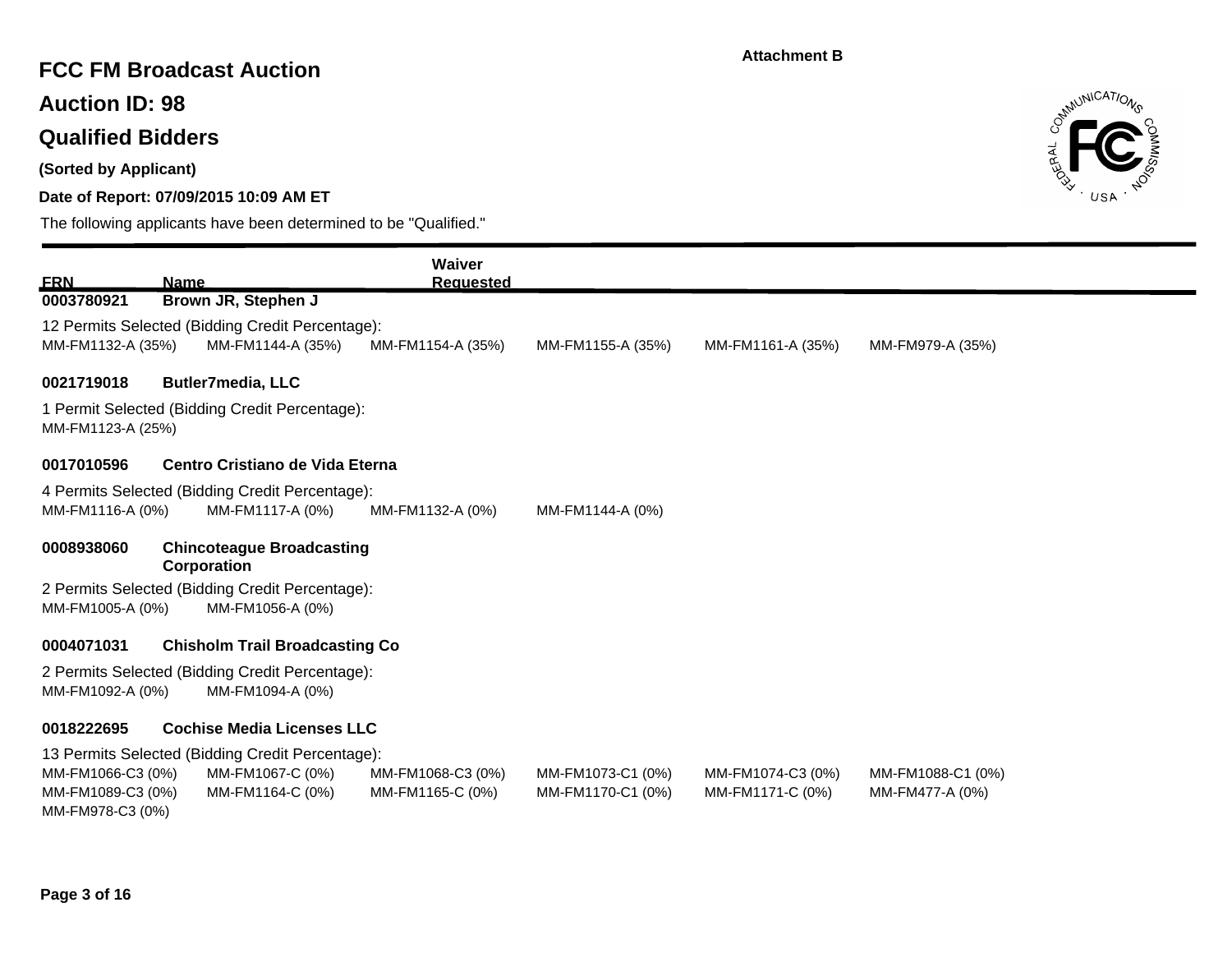# **FCC FM Broadcast Auction**

**Auction ID: 98**

# **Qualified Bidders**

**(Sorted by Applicant)**

### **Date of Report: 07/09/2015 10:09 AM ET**

The following applicants have been determined to be "Qualified."



|                                         |             |                                                                      | <b>Waiver</b>                           |                                         |                                         |                                        |
|-----------------------------------------|-------------|----------------------------------------------------------------------|-----------------------------------------|-----------------------------------------|-----------------------------------------|----------------------------------------|
| <u>ERN</u>                              | <b>Name</b> |                                                                      | <b>Requested</b>                        |                                         |                                         |                                        |
| 0024637548                              |             | <b>Colt Comm Partnership</b>                                         |                                         |                                         |                                         |                                        |
|                                         |             | 14 Permits Selected (Bidding Credit Percentage):                     |                                         |                                         |                                         |                                        |
| MM-FM1046-C1 (35%)<br>MM-FM1081-A (35%) |             | MM-FM1064-A (35%)<br>MM-FM1096-C3 (35%)                              | MM-FM1070-A (35%)<br>MM-FM1098-C2 (35%) | MM-FM1072-A (35%)<br>MM-FM1099-C2 (35%) | MM-FM1076-A (35%)<br>MM-FM1147-C3 (35%) | MM-FM1077-A (35%)<br>MM-FM1162-A (35%) |
| MM-FM459-A (35%)                        |             | MM-FM979-A (35%)                                                     |                                         |                                         |                                         |                                        |
| 0018893537                              |             | Comras, Richard                                                      |                                         |                                         |                                         |                                        |
|                                         |             | 1 Permit Selected (Bidding Credit Percentage):                       |                                         |                                         |                                         |                                        |
| MM-FM1071-A (35%)                       |             |                                                                      |                                         |                                         |                                         |                                        |
| 0022419329                              |             | <b>Connoisseur Media Licenses, LLC</b>                               |                                         |                                         |                                         |                                        |
|                                         |             | 1 Permit Selected (Bidding Credit Percentage):                       |                                         |                                         |                                         |                                        |
| MM-FM1090-A (0%)                        |             |                                                                      |                                         |                                         |                                         |                                        |
| 0012131397                              |             | <b>CONTEMPORARY</b>                                                  |                                         |                                         |                                         |                                        |
|                                         |             | <b>COMMUNICATIONS LLC</b>                                            |                                         |                                         |                                         |                                        |
| MM-FM1064-A (0%)                        |             | 4 Permits Selected (Bidding Credit Percentage):<br>MM-FM1085-C2 (0%) | MM-FM1131-C2 (0%)                       | MM-FM1166-B (0%)                        |                                         |                                        |
|                                         |             |                                                                      |                                         |                                         |                                         |                                        |
| 0024632747                              |             | Crain Sr., Larry                                                     |                                         |                                         |                                         |                                        |
| MM-FM1065-C3 (0%)                       |             | 1 Permit Selected (Bidding Credit Percentage):                       |                                         |                                         |                                         |                                        |
| 0008774135                              |             | <b>Delta Media Corporation</b>                                       |                                         |                                         |                                         |                                        |

2 Permits Selected (Bidding Credit Percentage): MM-FM1002-A (0%) MM-FM1004-A (0%)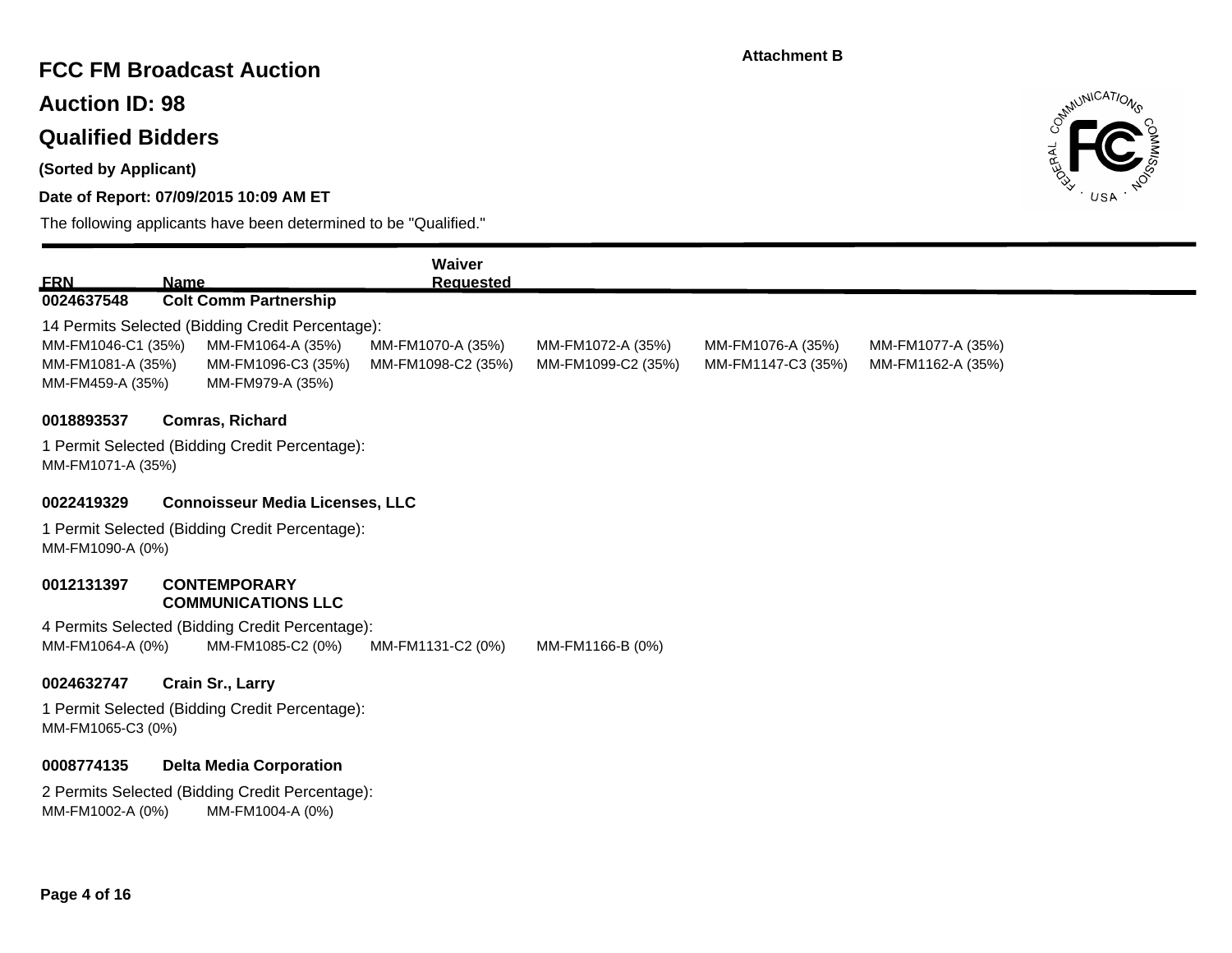## **FCC FM Broadcast Auction**

**Auction ID: 98**

# **Qualified Bidders**

**(Sorted by Applicant)**

### **Date of Report: 07/09/2015 10:09 AM ET**



| <b>FRN</b>                             | <b>Name</b>                                                                                 | Waiver<br><b>Requested</b>             |                                         |                   |                    |
|----------------------------------------|---------------------------------------------------------------------------------------------|----------------------------------------|-----------------------------------------|-------------------|--------------------|
| 0003746427                             | Doerner, William C                                                                          |                                        |                                         |                   |                    |
| MM-FM1033-A (25%)<br>MM-FM1103-A (25%) | 10 Permits Selected (Bidding Credit Percentage):<br>MM-FM1038-C3 (25%)<br>MM-FM1104-A (25%) | MM-FM1039-A (25%)<br>MM-FM1121-A (25%) | MM-FM1044-A (25%)<br>MM-FM1156-C1 (25%) | MM-FM1050-A (25%) | MM-FM1051-C2 (25%) |
| 0011335890                             | Eaton, Edgar                                                                                |                                        |                                         |                   |                    |
| All (35%)                              | 131 Permits Selected (Bidding Credit Percentage):                                           |                                        |                                         |                   |                    |
| 0004121000                             | <b>Educational Media Foundation</b>                                                         |                                        |                                         |                   |                    |
| All (0%)                               | 131 Permits Selected (Bidding Credit Percentage):                                           |                                        |                                         |                   |                    |
| 0004434866                             | <b>Entercom License, LLC</b>                                                                |                                        |                                         |                   |                    |
| All (0%)                               | 131 Permits Selected (Bidding Credit Percentage):                                           |                                        |                                         |                   |                    |
| 0020816138                             | FMI Media, Inc.                                                                             |                                        |                                         |                   |                    |
| All (0%)                               | 131 Permits Selected (Bidding Credit Percentage):                                           |                                        |                                         |                   |                    |
| 0022119663                             | Gallegos, Eduardo                                                                           |                                        |                                         |                   |                    |
| MM-FM1146-A (35%)                      | 1 Permit Selected (Bidding Credit Percentage):                                              |                                        |                                         |                   |                    |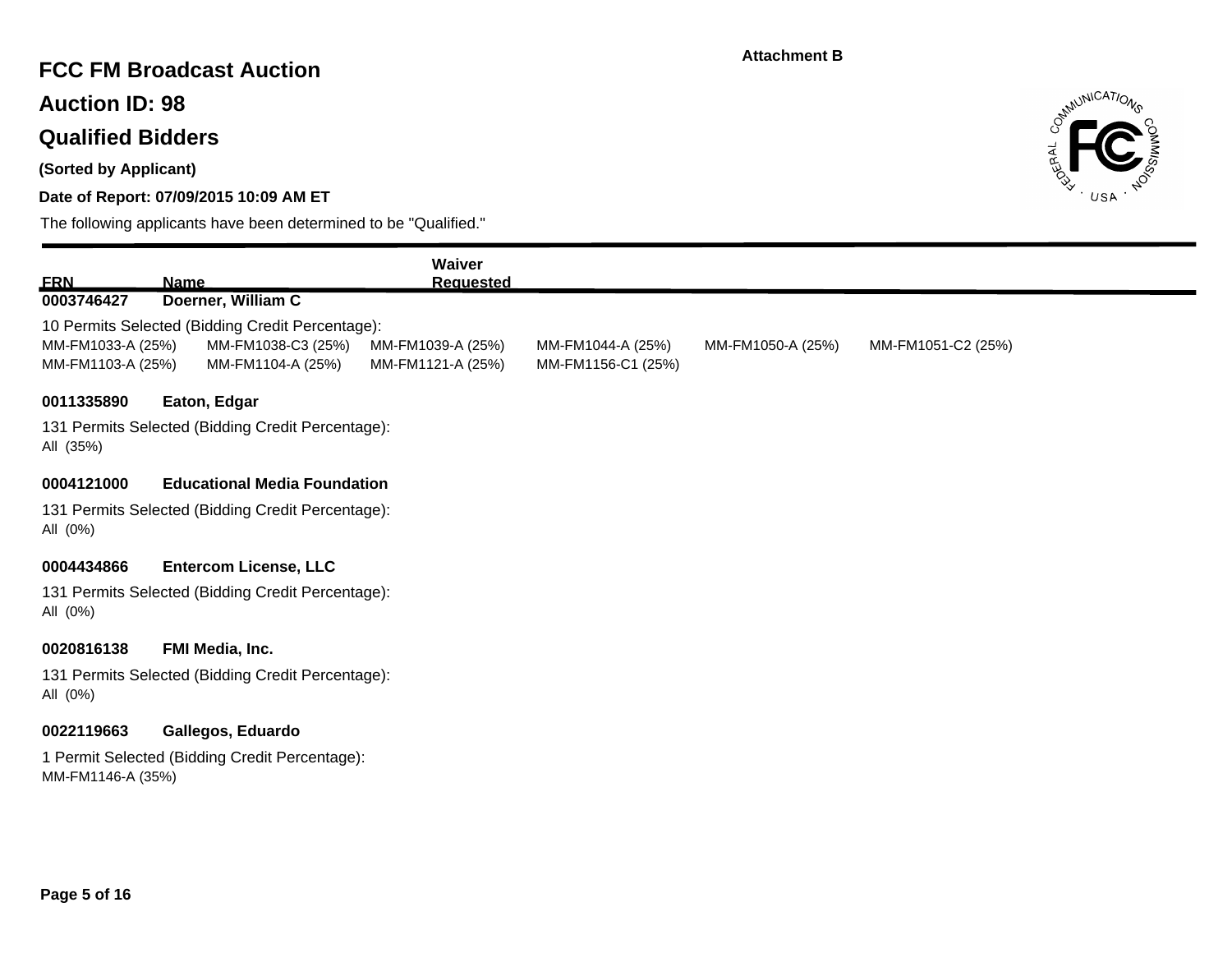# **FCC FM Broadcast Auction**

**Auction ID: 98**

# **Qualified Bidders**

**(Sorted by Applicant)**

### **Date of Report: 07/09/2015 10:09 AM ET**



|                    |                                                                     | Waiver           |
|--------------------|---------------------------------------------------------------------|------------------|
| <b>ERN</b>         | <b>Name</b>                                                         | <b>Requested</b> |
| 0003772498         | <b>Georgia-Carolina Radiocasting</b>                                |                  |
|                    | Company, LLC                                                        |                  |
| MM-FM1076-A (0%)   | 2 Permits Selected (Bidding Credit Percentage):<br>MM-FM1077-A (0%) |                  |
|                    |                                                                     |                  |
| 0024631731         | Giraldo, luis E                                                     |                  |
| MM-FM1142-C3 (35%) | 1 Permit Selected (Bidding Credit Percentage):                      |                  |
| 0023931546         | <b>Good News Broadcasting Network,</b><br>Inc                       |                  |
|                    | 2 Permits Selected (Bidding Credit Percentage):                     |                  |
| MM-FM1068-C3 (35%) | MM-FM978-C3 (35%)                                                   |                  |
| 0011335098         | <b>Hispanic Target Media Inc</b>                                    |                  |
|                    | 131 Permits Selected (Bidding Credit Percentage):                   |                  |
| All (0%)           |                                                                     |                  |
| 0004366886         | <b>Hometown Broadcasting of</b><br>Danville, Inc.                   |                  |
| MM-FM1080-A (0%)   | 1 Permit Selected (Bidding Credit Percentage):                      |                  |
| 0024623985         | Iris Media, LLC                                                     |                  |
|                    | 1 Permit Selected (Bidding Credit Percentage):                      |                  |
| MM-FM1084-C2 (35%) |                                                                     |                  |
|                    |                                                                     |                  |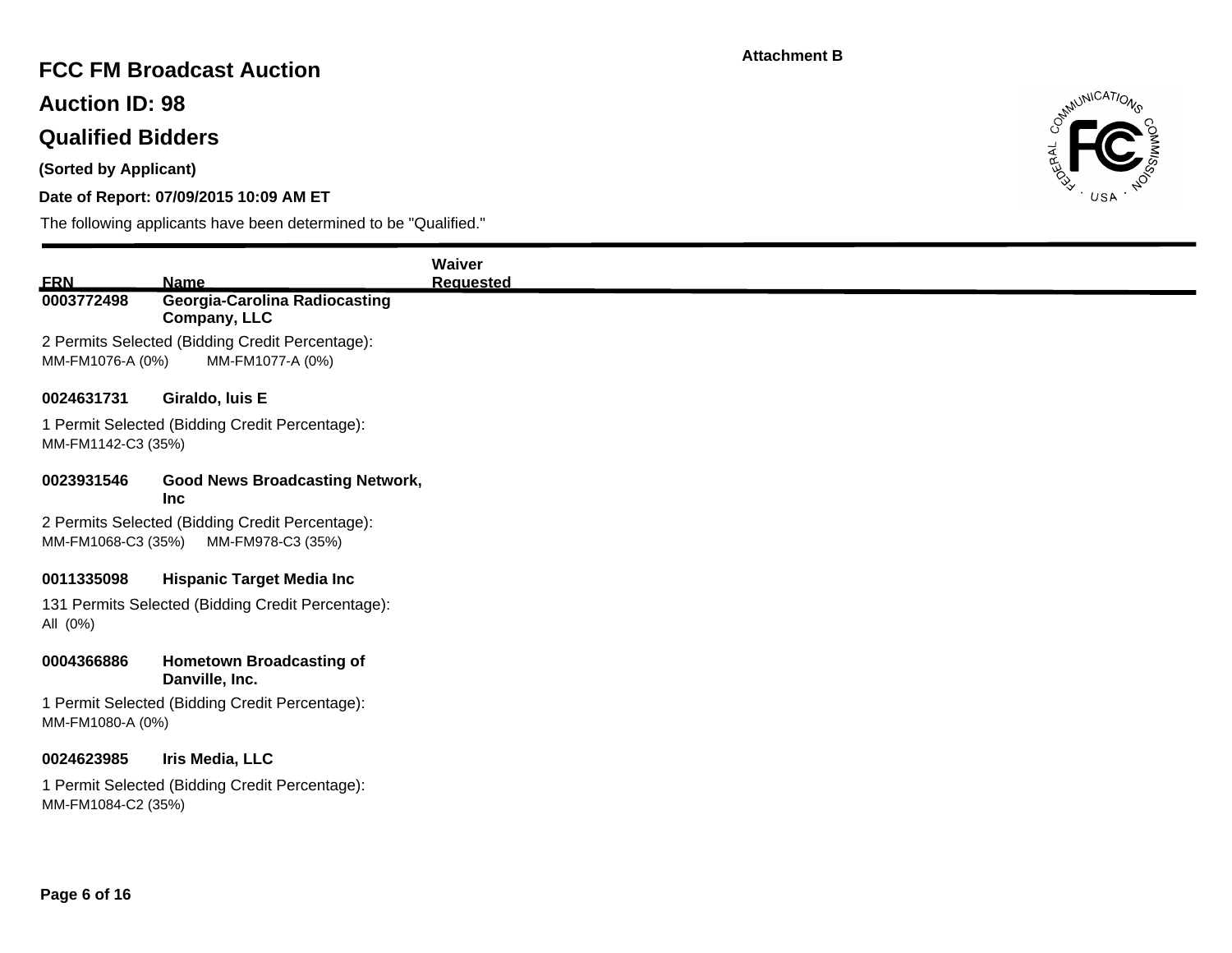## **FCC FM Broadcast Auction**

**Auction ID: 98**

# **Qualified Bidders**

**(Sorted by Applicant)**

### **Date of Report: 07/09/2015 10:09 AM ET**



| <b>ERN</b>                              | <b>Name</b>                                       | <b>Waiver</b><br><b>Requested</b>       |                                         |                                       |                                        |
|-----------------------------------------|---------------------------------------------------|-----------------------------------------|-----------------------------------------|---------------------------------------|----------------------------------------|
| 0013876875                              | <b>Jackman Holding Company, LLC</b>               |                                         |                                         |                                       |                                        |
| All (0%)                                | 131 Permits Selected (Bidding Credit Percentage): |                                         |                                         |                                       |                                        |
| 0023009590                              | Joe Anthony Pena And Celina Pena                  |                                         |                                         |                                       |                                        |
| MM-FM1103-A (35%)                       | 1 Permit Selected (Bidding Credit Percentage):    |                                         |                                         |                                       |                                        |
| 0024612806                              | <b>Kizart Media Partners</b>                      |                                         |                                         |                                       |                                        |
| MM-FM1085-C2 (35%)                      | 1 Permit Selected (Bidding Credit Percentage):    |                                         |                                         |                                       |                                        |
| 0011337292                              | Kona Coast Radio, LLC                             |                                         |                                         |                                       |                                        |
| All (0%)                                | 131 Permits Selected (Bidding Credit Percentage): |                                         |                                         |                                       |                                        |
| 0004992343                              | L. Topaz Enterprises, Inc.                        |                                         |                                         |                                       |                                        |
|                                         | 12 Permits Selected (Bidding Credit Percentage):  |                                         |                                         |                                       |                                        |
| MM-FM1022-C2 (25%)<br>MM-FM1079-A (25%) | MM-FM1027-C1 (25%)<br>MM-FM1089-C3 (25%)          | MM-FM1066-C3 (25%)<br>MM-FM1092-A (25%) | MM-FM1068-C3 (25%)<br>MM-FM1166-B (25%) | MM-FM1070-A (25%)<br>MM-FM477-A (25%) | MM-FM1072-A (25%)<br>MM-FM978-C3 (25%) |
| 0004054516                              | <b>Lincoln-Garrard Broadcasting Co.,</b><br>Inc.  |                                         |                                         |                                       |                                        |
| MM-FM1080-A (0%)                        | 1 Permit Selected (Bidding Credit Percentage):    |                                         |                                         |                                       |                                        |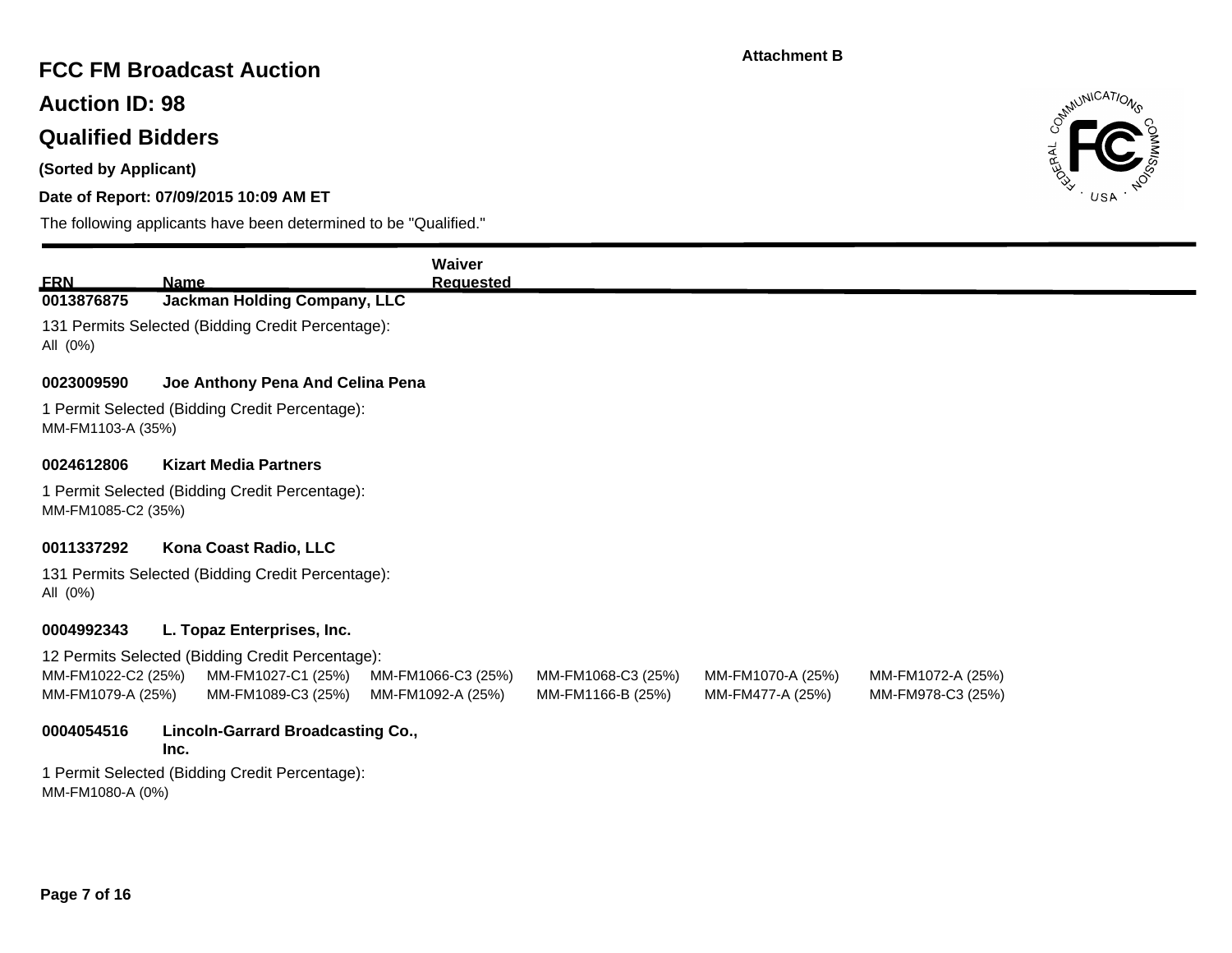# **FCC FM Broadcast Auction**

**Auction ID: 98**

# **Qualified Bidders**

**(Sorted by Applicant)**

### **Date of Report: 07/09/2015 10:09 AM ET**



| <b>ERN</b>                                                                                                 | <b>Name</b>                                                                     | Waiver<br><b>Requested</b>           |                                       |                                      |                                       |  |  |
|------------------------------------------------------------------------------------------------------------|---------------------------------------------------------------------------------|--------------------------------------|---------------------------------------|--------------------------------------|---------------------------------------|--|--|
| 0024637209                                                                                                 | Linn, Richard A                                                                 |                                      |                                       |                                      |                                       |  |  |
| MM-FM1097-C3 (35%)                                                                                         | 2 Permits Selected (Bidding Credit Percentage):<br>MM-FM1100-C2 (35%)           |                                      |                                       |                                      |                                       |  |  |
| 0003786225                                                                                                 | lout, James M                                                                   |                                      |                                       |                                      |                                       |  |  |
| MM-FM1004-A (0%)                                                                                           | 1 Permit Selected (Bidding Credit Percentage):                                  |                                      |                                       |                                      |                                       |  |  |
| 0021408364<br>MM-FM1063-A (25%)                                                                            | <b>Marble City Media, LLC</b><br>1 Permit Selected (Bidding Credit Percentage): |                                      |                                       |                                      |                                       |  |  |
| 0016992075                                                                                                 | <b>Marfa Public Radio</b>                                                       |                                      |                                       |                                      |                                       |  |  |
| MM-FM1042-C (0%)                                                                                           | 3 Permits Selected (Bidding Credit Percentage):<br>MM-FM1048-C1 (0%)            | MM-FM1105-C3 (0%)                    |                                       |                                      |                                       |  |  |
| 0011210721                                                                                                 | <b>Maxim Mobile Media</b>                                                       |                                      |                                       |                                      |                                       |  |  |
| MM-FM1097-C3 (0%)                                                                                          | 5 Permits Selected (Bidding Credit Percentage):<br>MM-FM1105-C3 (0%)            | MM-FM1109-C3 (0%)                    | MM-FM1164-C (0%)                      | MM-FM978-C3 (0%)                     |                                       |  |  |
| 0024627341<br><b>Media, Simcoe</b><br>1 Permit Selected (Bidding Credit Percentage):<br>MM-FM1022-C2 (35%) |                                                                                 |                                      |                                       |                                      |                                       |  |  |
| 0024636276                                                                                                 | <b>Mekaddesh Group Corporation</b>                                              |                                      |                                       |                                      |                                       |  |  |
|                                                                                                            | 35 Permits Selected (Bidding Credit Percentage):                                |                                      |                                       |                                      |                                       |  |  |
| MM-FM1033-A (0%)<br>MM-FM1104-A (0%)                                                                       | MM-FM1038-C3 (0%)<br>MM-FM1110-C3 (0%)                                          | MM-FM1039-A (0%)<br>MM-FM1112-A (0%) | MM-FM1048-C1 (0%)<br>MM-FM1114-A (0%) | MM-FM1050-A (0%)<br>MM-FM1115-A (0%) | MM-FM1051-C2 (0%)<br>MM-FM1121-A (0%) |  |  |
| Page 8 of 16                                                                                               |                                                                                 |                                      |                                       |                                      |                                       |  |  |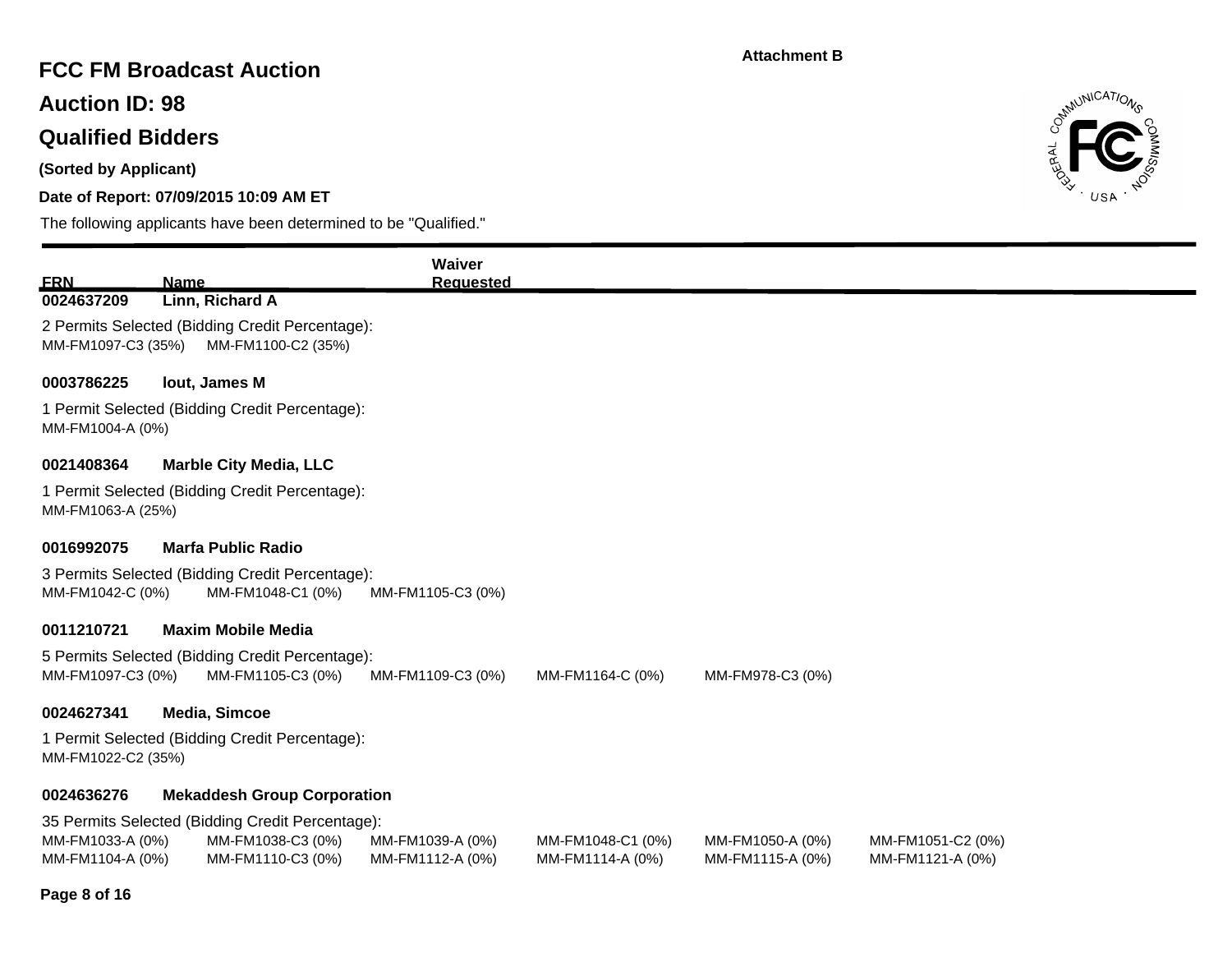# **FCC FM Broadcast Auction**

**Auction ID: 98**

### **Qualified Bidders**

**(Sorted by Applicant)**

### **Date of Report: 07/09/2015 10:09 AM ET**

The following applicants have been determined to be "Qualified."



| <b>ERN</b>                                               | <b>Name</b>                                                                 | Waiver<br><b>Requested</b>                                 |                                                          |                                                            |                                                           |
|----------------------------------------------------------|-----------------------------------------------------------------------------|------------------------------------------------------------|----------------------------------------------------------|------------------------------------------------------------|-----------------------------------------------------------|
| 0024636276                                               | <b>Mekaddesh Group Corporation</b>                                          |                                                            |                                                          |                                                            |                                                           |
|                                                          | 35 Permits Selected (Bidding Credit Percentage):                            |                                                            |                                                          |                                                            |                                                           |
| MM-FM1122-A (0%)<br>MM-FM1141-A (0%)<br>MM-FM1150-A (0%) | MM-FM1124-A (0%)<br>MM-FM1142-C3 (0%)<br>MM-FM1152-A (0%)                   | MM-FM1125-A (0%)<br>MM-FM1143-C3 (0%)<br>MM-FM1153-C3 (0%) | MM-FM1128-A (0%)<br>MM-FM1144-A (0%)<br>MM-FM1155-A (0%) | MM-FM1132-A (0%)<br>MM-FM1148-C3 (0%)<br>MM-FM1156-C1 (0%) | MM-FM1137-A (0%)<br>MM-FM1149-A (0%)<br>MM-FM1157-C2 (0%) |
| MM-FM1159-C3 (0%)                                        | MM-FM1161-A (0%)                                                            | MM-FM1166-B (0%)                                           | MM-FM459-A (0%)                                          | MM-FM979-A (0%)                                            |                                                           |
| 0019269422<br>All (35%)                                  | <b>Miller, Brett E</b><br>131 Permits Selected (Bidding Credit Percentage): |                                                            |                                                          |                                                            |                                                           |
| 0011338985                                               | Miriam Media, Inc.                                                          |                                                            |                                                          |                                                            |                                                           |
| All (0%)                                                 | 131 Permits Selected (Bidding Credit Percentage):                           |                                                            |                                                          |                                                            |                                                           |
| 0024637555                                               | Munera, Campo E                                                             |                                                            |                                                          |                                                            |                                                           |
| All (35%)                                                | 131 Permits Selected (Bidding Credit Percentage):                           |                                                            |                                                          |                                                            |                                                           |
| 0005931043                                               | <b>New Wavo Communication Group,</b><br>Inc.                                |                                                            |                                                          |                                                            |                                                           |
| MM-FM1111-A (25%)                                        | 1 Permit Selected (Bidding Credit Percentage):                              |                                                            |                                                          |                                                            |                                                           |
| 0024627929                                               | Nicholson, Candace E                                                        |                                                            |                                                          |                                                            |                                                           |

17 Permits Selected (Bidding Credit Percentage):

| MM-FM1022-C2 (35%) MM-FM1033-A (35%) |                   | MM-FM1051-C2 (35%) | MM-FM1056-A (35%) | MM-FM1070-A (35%)                    | MM-FM1072-A (35%) |
|--------------------------------------|-------------------|--------------------|-------------------|--------------------------------------|-------------------|
| MM-FM1114-A (35%)                    | MM-FM1115-A (35%) | MM-FM1121-A (35%)  | MM-FM1124-A (35%) | MM-FM1142-C3 (35%) MM-FM1152-A (35%) |                   |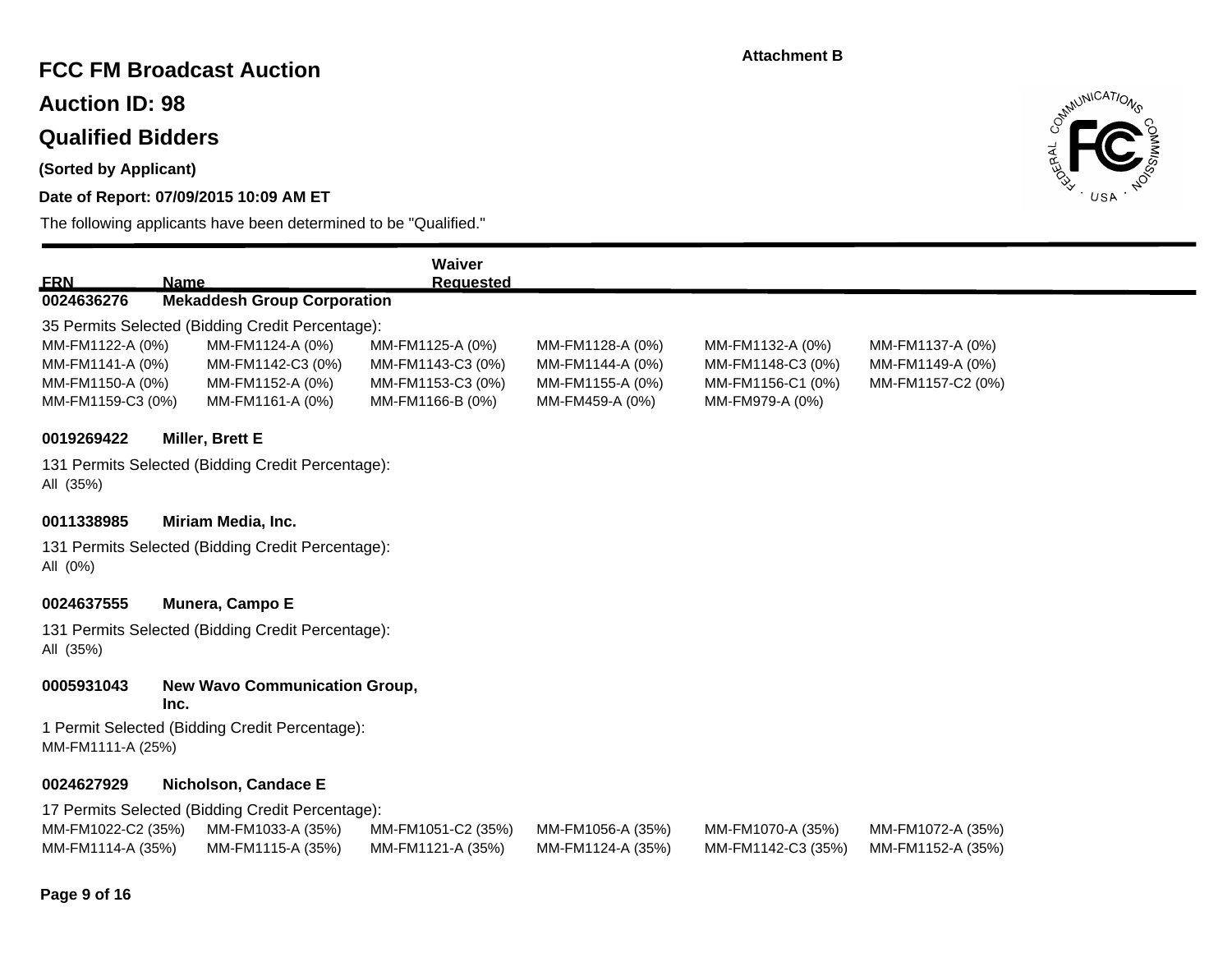## **FCC FM Broadcast Auction**

**Auction ID: 98**

# **Qualified Bidders**

**(Sorted by Applicant)**

### **Date of Report: 07/09/2015 10:09 AM ET**

The following applicants have been determined to be "Qualified."



|                    |                                                                     | Waiver            |                   |  |  |  |  |
|--------------------|---------------------------------------------------------------------|-------------------|-------------------|--|--|--|--|
| <u>ERN</u>         | <b>Name</b>                                                         | <b>Requested</b>  |                   |  |  |  |  |
| 0024627929         | Nicholson, Candace E                                                |                   |                   |  |  |  |  |
|                    | 17 Permits Selected (Bidding Credit Percentage):                    |                   |                   |  |  |  |  |
| MM-FM1153-C3 (35%) | MM-FM1156-C1 (35%)<br>MM-FM1157-C2 (35%)                            | MM-FM1163-A (35%) | MM-FM1166-B (35%) |  |  |  |  |
| 0003778677         | <b>Northeast Colorado Broadcasting</b><br><b>LLC</b>                |                   |                   |  |  |  |  |
|                    | 1 Permit Selected (Bidding Credit Percentage):<br>MM-FM1073-C1 (0%) |                   |                   |  |  |  |  |
| 0001549252         | <b>Oregon Public Broadcasting</b>                                   |                   |                   |  |  |  |  |
| MM-FM1022-C2 (0%)  | 1 Permit Selected (Bidding Credit Percentage):                      |                   |                   |  |  |  |  |

#### **0024636961 Protelse LLC**

73 Permits Selected (Bidding Credit Percentage):

| MM-FM1036-A (35%)  | MM-FM1038-C3 (35%) | MM-FM1039-A (35%)  | MM-FM1042-C (35%)  | MM-FM1044-A (35%)  |
|--------------------|--------------------|--------------------|--------------------|--------------------|
| MM-FM1048-C1 (35%) | MM-FM1050-A (35%)  | MM-FM1051-C2 (35%) | MM-FM1102-A (35%)  | MM-FM1103-A (35%)  |
| MM-FM1105-C3 (35%) | MM-FM1106-A (35%)  | MM-FM1107-A (35%)  | MM-FM1108-A (35%)  | MM-FM1109-C3 (35%) |
| MM-FM1111-A (35%)  | MM-FM1112-A (35%)  | MM-FM1113-A (35%)  | MM-FM1114-A (35%)  | MM-FM1115-A (35%)  |
| MM-FM1117-A (35%)  | MM-FM1118-C1 (35%) | MM-FM1119-C3 (35%) | MM-FM1120-A (35%)  | MM-FM1121-A (35%)  |
| MM-FM1123-A (35%)  | MM-FM1124-A (35%)  | MM-FM1125-A (35%)  | MM-FM1126-C3 (35%) | MM-FM1127-C3 (35%) |
| MM-FM1129-C2 (35%) | MM-FM1130-A (35%)  | MM-FM1131-C2 (35%) | MM-FM1132-A (35%)  | MM-FM1133-A (35%)  |
| MM-FM1135-A (35%)  | MM-FM1136-A (35%)  | MM-FM1137-A (35%)  | MM-FM1138-A (35%)  | MM-FM1139-A (35%)  |
| MM-FM1141-A (35%)  | MM-FM1142-C3 (35%) | MM-FM1143-C3 (35%) | MM-FM1144-A (35%)  | MM-FM1145-A (35%)  |
| MM-FM1147-C3 (35%) | MM-FM1148-C3 (35%) | MM-FM1149-A (35%)  | MM-FM1150-A (35%)  | MM-FM1151-C3 (35%) |
| MM-FM1153-C3 (35%) | MM-FM1154-A (35%)  | MM-FM1155-A (35%)  | MM-FM1156-C1 (35%) | MM-FM1157-C2 (35%) |
| MM-FM1159-C3 (35%) | MM-FM1160-C3 (35%) | MM-FM1161-A (35%)  | MM-FM1162-A (35%)  | MM-FM1163-A (35%)  |
|                    |                    |                    |                    |                    |
|                    |                    |                    |                    |                    |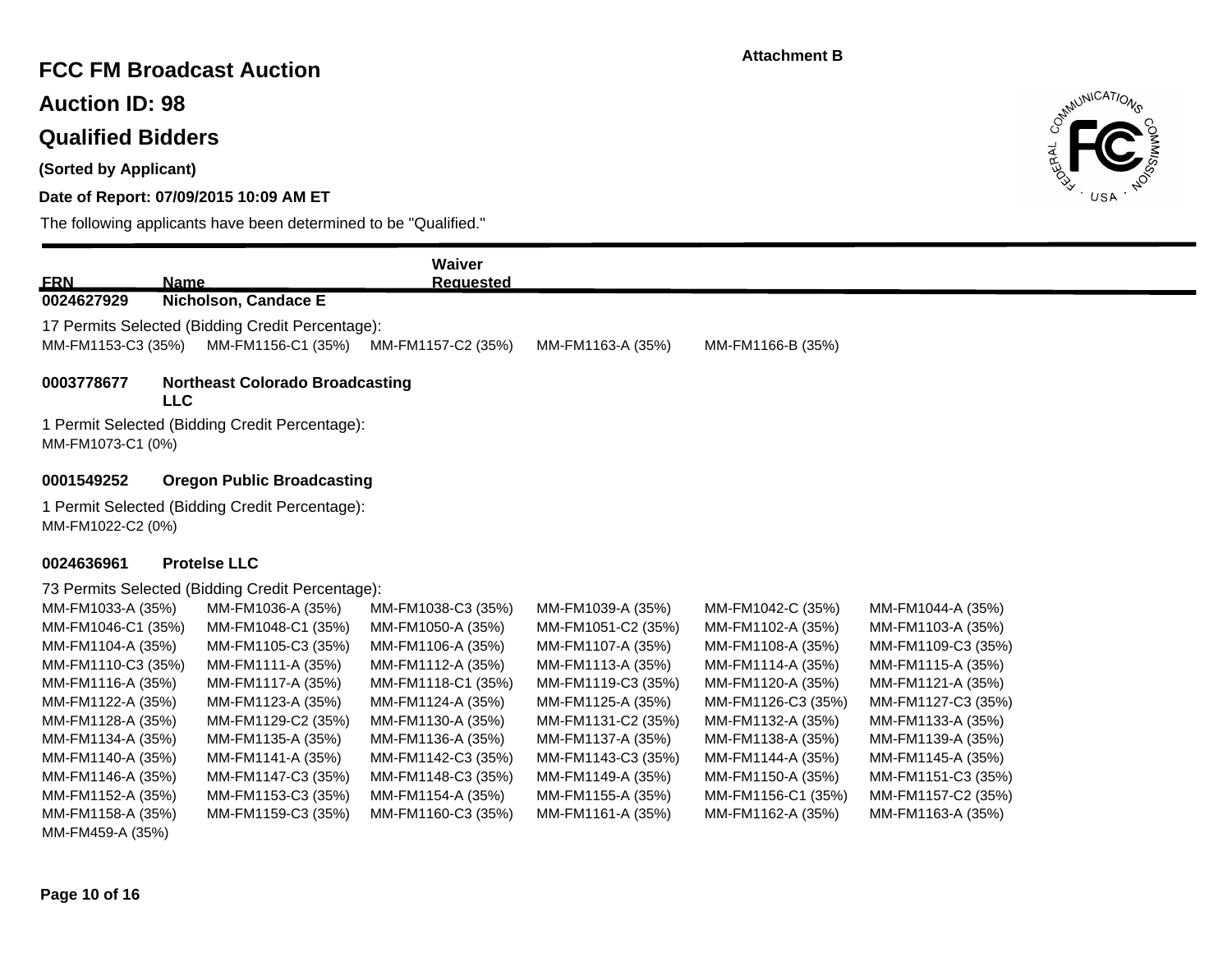# **FCC FM Broadcast Auction**

**Auction ID: 98**

### **Qualified Bidders**

**(Sorted by Applicant)**

### **Date of Report: 07/09/2015 10:09 AM ET**

The following applicants have been determined to be "Qualified."



| <b>ERN</b>         | Name                                             | Waiver<br><b>Requested</b> |                    |                    |                    |
|--------------------|--------------------------------------------------|----------------------------|--------------------|--------------------|--------------------|
| 0008555310         | pyeatt, katherine                                |                            |                    |                    |                    |
|                    | 77 Permits Selected (Bidding Credit Percentage): |                            |                    |                    |                    |
| MM-FM1033-A (35%)  | MM-FM1036-A (35%)                                | MM-FM1038-C3 (35%)         | MM-FM1039-A (35%)  | MM-FM1042-C (35%)  | MM-FM1044-A (35%)  |
| MM-FM1046-C1 (35%) | MM-FM1048-C1 (35%)                               | MM-FM1050-A (35%)          | MM-FM1051-C2 (35%) | MM-FM1091-A (35%)  | MM-FM1092-A (35%)  |
| MM-FM1093-C2 (35%) | MM-FM1094-A (35%)                                | MM-FM1102-A (35%)          | MM-FM1103-A (35%)  | MM-FM1104-A (35%)  | MM-FM1105-C3 (35%) |
| MM-FM1106-A (35%)  | MM-FM1107-A (35%)                                | MM-FM1108-A (35%)          | MM-FM1109-C3 (35%) | MM-FM1110-C3 (35%) | MM-FM1111-A (35%)  |
| MM-FM1112-A (35%)  | MM-FM1113-A (35%)                                | MM-FM1114-A (35%)          | MM-FM1115-A (35%)  | MM-FM1116-A (35%)  | MM-FM1117-A (35%)  |
| MM-FM1118-C1 (35%) | MM-FM1119-C3 (35%)                               | MM-FM1120-A (35%)          | MM-FM1121-A (35%)  | MM-FM1122-A (35%)  | MM-FM1123-A (35%)  |
| MM-FM1124-A (35%)  | MM-FM1125-A (35%)                                | MM-FM1126-C3 (35%)         | MM-FM1127-C3 (35%) | MM-FM1128-A (35%)  | MM-FM1129-C2 (35%) |
| MM-FM1130-A (35%)  | MM-FM1131-C2 (35%)                               | MM-FM1132-A (35%)          | MM-FM1133-A (35%)  | MM-FM1134-A (35%)  | MM-FM1135-A (35%)  |
| MM-FM1136-A (35%)  | MM-FM1137-A (35%)                                | MM-FM1138-A (35%)          | MM-FM1139-A (35%)  | MM-FM1140-A (35%)  | MM-FM1141-A (35%)  |
| MM-FM1142-C3 (35%) | MM-FM1143-C3 (35%)                               | MM-FM1144-A (35%)          | MM-FM1145-A (35%)  | MM-FM1146-A (35%)  | MM-FM1147-C3 (35%) |
| MM-FM1148-C3 (35%) | MM-FM1149-A (35%)                                | MM-FM1150-A (35%)          | MM-FM1151-C3 (35%) | MM-FM1152-A (35%)  | MM-FM1153-C3 (35%) |
| MM-FM1154-A (35%)  | MM-FM1155-A (35%)                                | MM-FM1156-C1 (35%)         | MM-FM1157-C2 (35%) | MM-FM1158-A (35%)  | MM-FM1159-C3 (35%) |
| MM-FM1160-C3 (35%) | MM-FM1161-A (35%)                                | MM-FM1162-A (35%)          | MM-FM1163-A (35%)  | MM-FM459-A (35%)   |                    |

#### **0024612210 Radio Ranch, LLC**

3 Permits Selected (Bidding Credit Percentage): MM-FM1050-A (25%) MM-FM1119-C3 (0%) MM-FM1131-C2 (25%)

#### **0024623936 Red River Radio, Inc.**

1 Permit Selected (Bidding Credit Percentage): MM-FM1065-C3 (35%)

#### **0006574347 Red Wolf Broadcasting Corporation**

1 Permit Selected (Bidding Credit Percentage): MM-FM1166-B (0%)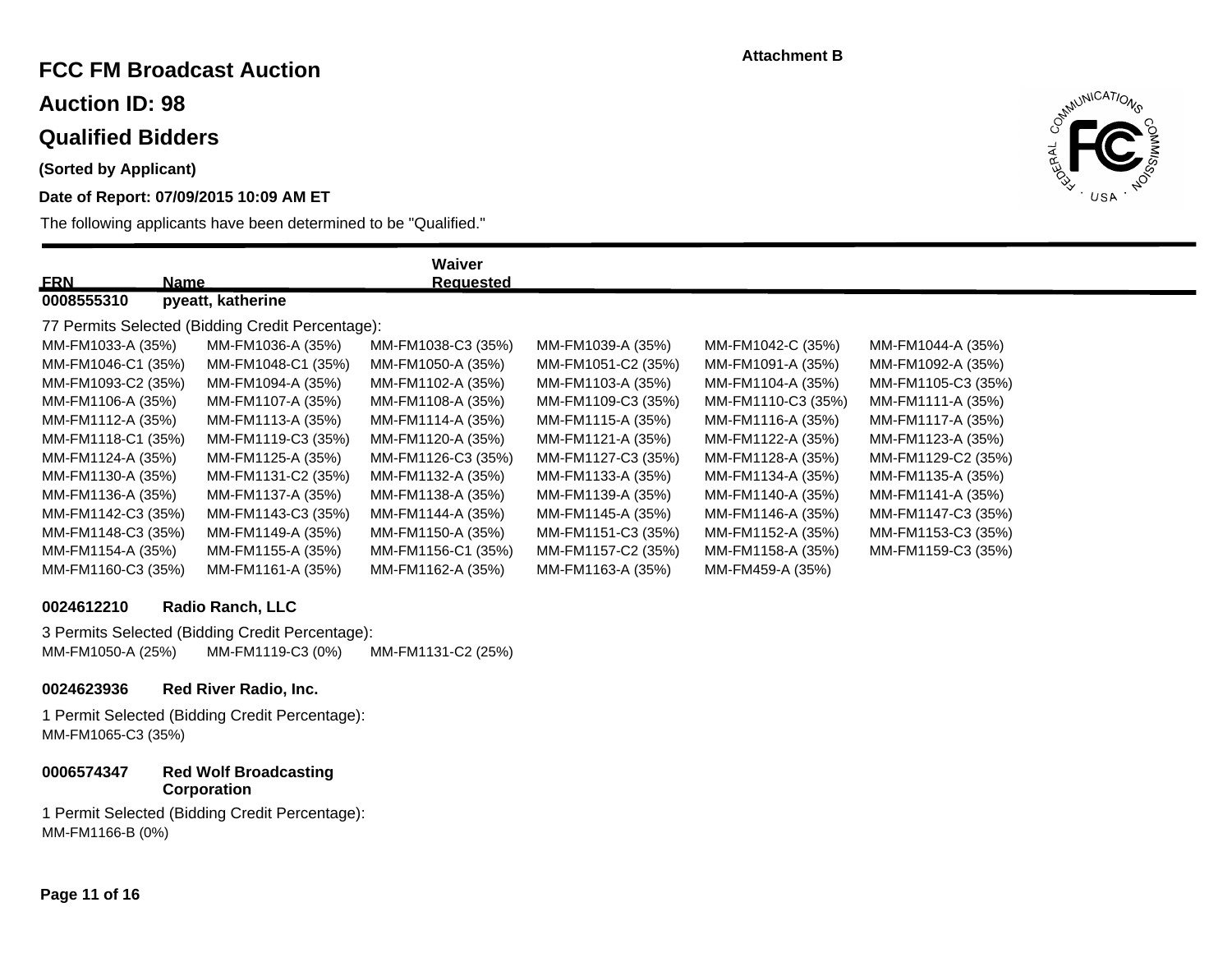# **FCC FM Broadcast Auction**

**Auction ID: 98**

# **Qualified Bidders**

**(Sorted by Applicant)**

### **Date of Report: 07/09/2015 10:09 AM ET**



| <b>FRN</b><br>Name                                                 |                                                   | Waiver<br><b>Requested</b> |                    |                    |                    |  |
|--------------------------------------------------------------------|---------------------------------------------------|----------------------------|--------------------|--------------------|--------------------|--|
| 0024415721                                                         | Redrock Broadcasting, Inc.                        |                            |                    |                    |                    |  |
| 1 Permit Selected (Bidding Credit Percentage):<br>MM-FM1165-C (0%) |                                                   |                            |                    |                    |                    |  |
| 0022347348                                                         | <b>Resonance Media Group</b>                      |                            |                    |                    |                    |  |
|                                                                    | 131 Permits Selected (Bidding Credit Percentage): |                            |                    |                    |                    |  |
| MM-FM1002-A (25%)                                                  | MM-FM1004-A (25%)                                 | MM-FM1005-A (25%)          | MM-FM1022-C2 (25%) | MM-FM1027-C1 (25%) | MM-FM1033-A (25%)  |  |
| MM-FM1036-A (25%)                                                  | MM-FM1038-C3 (25%)                                | MM-FM1039-A (25%)          | MM-FM1042-C (25%)  | MM-FM1044-A (25%)  | MM-FM1046-C1 (25%) |  |
| MM-FM1048-C1 (25%)                                                 | MM-FM1050-A (25%)                                 | MM-FM1051-C2 (25%)         | MM-FM1056-A (25%)  | MM-FM1063-A (25%)  | MM-FM1064-A (25%)  |  |
| MM-FM1065-C3 (25%)                                                 | MM-FM1066-C3 (25%)                                | MM-FM1067-C (25%)          | MM-FM1068-C3 (25%) | MM-FM1069-A (25%)  | MM-FM1070-A (25%)  |  |
| MM-FM1071-A (25%)                                                  | MM-FM1072-A (25%)                                 | MM-FM1073-C1 (25%)         | MM-FM1074-C3 (25%) | MM-FM1075-A (25%)  | MM-FM1076-A (25%)  |  |
| MM-FM1077-A (25%)                                                  | MM-FM1078-C2 (25%)                                | MM-FM1079-A (25%)          | MM-FM1080-A (25%)  | MM-FM1081-A (25%)  | MM-FM1082-A (25%)  |  |
| MM-FM1083-A (25%)                                                  | MM-FM1084-C2 (25%)                                | MM-FM1085-C2 (25%)         | MM-FM1086-A (25%)  | MM-FM1087-C2 (25%) | MM-FM1088-C1 (25%) |  |
| MM-FM1089-C3 (25%)                                                 | MM-FM1090-A (25%)                                 | MM-FM1091-A (25%)          | MM-FM1092-A (25%)  | MM-FM1093-C2 (25%) | MM-FM1094-A (25%)  |  |
| MM-FM1095-C1 (25%)                                                 | MM-FM1096-C3 (25%)                                | MM-FM1097-C3 (0%)          | MM-FM1098-C2 (25%) | MM-FM1099-C2 (25%) | MM-FM1100-C2 (25%) |  |
| MM-FM1101-A (25%)                                                  | MM-FM1102-A (25%)                                 | MM-FM1103-A (25%)          | MM-FM1104-A (25%)  | MM-FM1105-C3 (25%) | MM-FM1106-A (25%)  |  |
| MM-FM1107-A (25%)                                                  | MM-FM1108-A (25%)                                 | MM-FM1109-C3 (25%)         | MM-FM1110-C3 (25%) | MM-FM1111-A (25%)  | MM-FM1112-A (25%)  |  |
| MM-FM1113-A (25%)                                                  | MM-FM1114-A (25%)                                 | MM-FM1115-A (25%)          | MM-FM1116-A (25%)  | MM-FM1117-A (25%)  | MM-FM1118-C1 (25%) |  |
| MM-FM1119-C3 (25%)                                                 | MM-FM1120-A (25%)                                 | MM-FM1121-A (25%)          | MM-FM1122-A (25%)  | MM-FM1123-A (25%)  | MM-FM1124-A (25%)  |  |
| MM-FM1125-A (25%)                                                  | MM-FM1126-C3 (25%)                                | MM-FM1127-C3 (25%)         | MM-FM1128-A (25%)  | MM-FM1129-C2 (25%) | MM-FM1130-A (25%)  |  |
| MM-FM1131-C2 (25%)                                                 | MM-FM1132-A (25%)                                 | MM-FM1133-A (25%)          | MM-FM1134-A (25%)  | MM-FM1135-A (25%)  | MM-FM1136-A (25%)  |  |
| MM-FM1137-A (25%)                                                  | MM-FM1138-A (25%)                                 | MM-FM1139-A (25%)          | MM-FM1140-A (25%)  | MM-FM1141-A (25%)  | MM-FM1142-C3 (25%) |  |
| MM-FM1143-C3 (25%)                                                 | MM-FM1144-A (25%)                                 | MM-FM1145-A (25%)          | MM-FM1146-A (25%)  | MM-FM1147-C3 (25%) | MM-FM1148-C3 (25%) |  |
| MM-FM1149-A (25%)                                                  | MM-FM1150-A (25%)                                 | MM-FM1151-C3 (25%)         | MM-FM1152-A (25%)  | MM-FM1153-C3 (25%) | MM-FM1154-A (25%)  |  |
| MM-FM1155-A (25%)                                                  | MM-FM1156-C1 (25%)                                | MM-FM1157-C2 (25%)         | MM-FM1158-A (25%)  | MM-FM1159-C3 (25%) | MM-FM1160-C3 (25%) |  |
| MM-FM1161-A (25%)                                                  | MM-FM1162-A (25%)                                 | MM-FM1163-A (25%)          | MM-FM1164-C (25%)  | MM-FM1165-C (25%)  | MM-FM1166-B (25%)  |  |
| MM-FM1167-A (25%)                                                  | MM-FM1168-A (25%)                                 | MM-FM1169-A (25%)          | MM-FM1170-C1 (25%) | MM-FM1171-C (25%)  | MM-FM216-A (25%)   |  |
| MM-FM325-A (25%)                                                   | MM-FM459-A (25%)                                  | MM-FM477-A (25%)           | MM-FM978-C3 (25%)  | MM-FM979-A (25%)   |                    |  |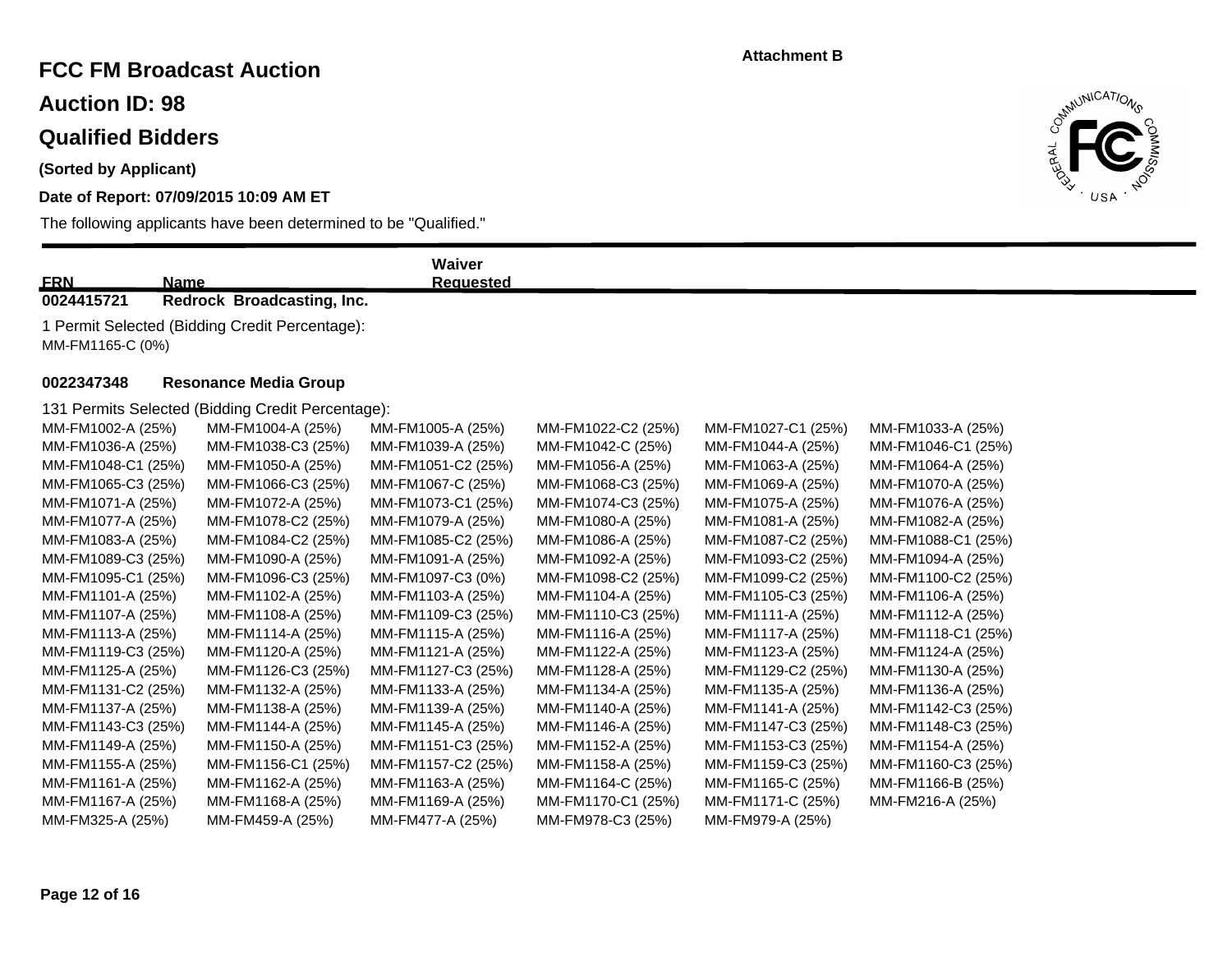# **FCC FM Broadcast Auction**

**Auction ID: 98**

# **Qualified Bidders**

**(Sorted by Applicant)**

### **Date of Report: 07/09/2015 10:09 AM ET**



| <b>Name</b>                                       | <b>Waiver</b><br><b>Requested</b>                                                                                                                                                                                                                                                                                                                                                                                                                              |
|---------------------------------------------------|----------------------------------------------------------------------------------------------------------------------------------------------------------------------------------------------------------------------------------------------------------------------------------------------------------------------------------------------------------------------------------------------------------------------------------------------------------------|
| Rio Grande Bible Institute, Inc.                  |                                                                                                                                                                                                                                                                                                                                                                                                                                                                |
|                                                   |                                                                                                                                                                                                                                                                                                                                                                                                                                                                |
| <b>River Rat Radio, LLC</b>                       |                                                                                                                                                                                                                                                                                                                                                                                                                                                                |
| MM-FM1068-C3 (0%)                                 | MM-FM978-C3 (0%)                                                                                                                                                                                                                                                                                                                                                                                                                                               |
| Rodriguez, Nelson                                 |                                                                                                                                                                                                                                                                                                                                                                                                                                                                |
|                                                   |                                                                                                                                                                                                                                                                                                                                                                                                                                                                |
| <b>Rubin Broadcasting, Inc.</b>                   |                                                                                                                                                                                                                                                                                                                                                                                                                                                                |
|                                                   |                                                                                                                                                                                                                                                                                                                                                                                                                                                                |
| <b>Ruckus Radio, LLC</b>                          |                                                                                                                                                                                                                                                                                                                                                                                                                                                                |
|                                                   |                                                                                                                                                                                                                                                                                                                                                                                                                                                                |
| <b>Rufus Resources, LLC</b>                       |                                                                                                                                                                                                                                                                                                                                                                                                                                                                |
| MM-FM1121-A (0%)                                  | MM-FM1158-A (0%)                                                                                                                                                                                                                                                                                                                                                                                                                                               |
|                                                   |                                                                                                                                                                                                                                                                                                                                                                                                                                                                |
| 131 Permits Selected (Bidding Credit Percentage): |                                                                                                                                                                                                                                                                                                                                                                                                                                                                |
|                                                   | 1 Permit Selected (Bidding Credit Percentage):<br>MM-FM1146-A (0%)<br>3 Permits Selected (Bidding Credit Percentage):<br>MM-FM1066-C3 (0%)<br>1 Permit Selected (Bidding Credit Percentage):<br>MM-FM1076-A (35%)<br>131 Permits Selected (Bidding Credit Percentage):<br>1 Permit Selected (Bidding Credit Percentage):<br>MM-FM1084-C2 (35%)<br>3 Permits Selected (Bidding Credit Percentage):<br>MM-FM1109-C3 (0%)<br><b>Screen Door Broadcasting, LLC</b> |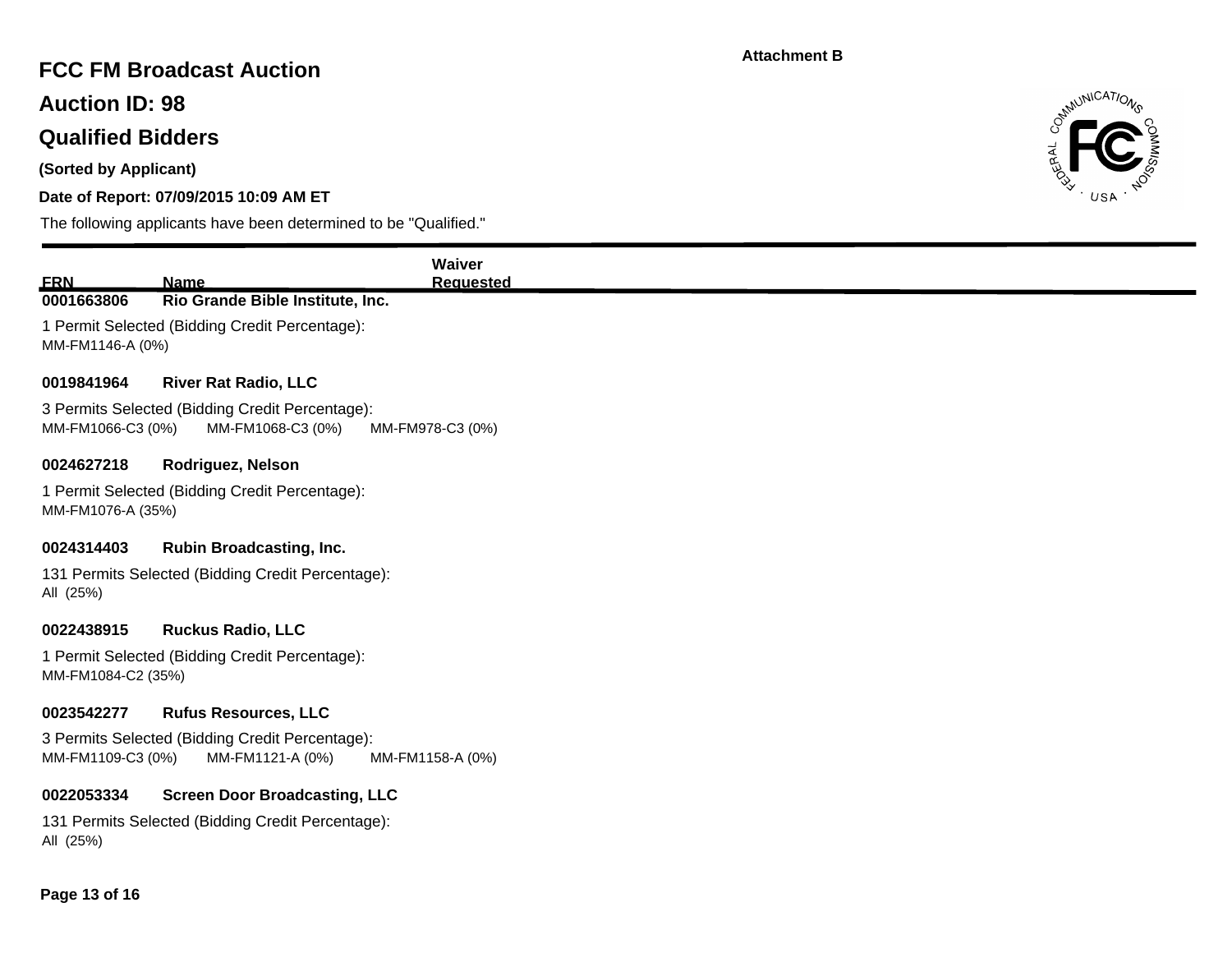# **FCC FM Broadcast Auction**

**Auction ID: 98**

# **Qualified Bidders**

**(Sorted by Applicant)**

### **Date of Report: 07/09/2015 10:09 AM ET**



| <b>FRN</b>        | Name                                              |
|-------------------|---------------------------------------------------|
| 0024634503        | <b>Sisters Radio, LLC</b>                         |
| MM-FM1086-A (35%) | 1 Permit Selected (Bidding Credit Percentage):    |
| 0020593687        | Smith, John                                       |
| All (35%)         | 131 Permits Selected (Bidding Credit Percentage): |
| 0004986485        | <b>SSR Communications, Inc.</b>                   |
| All (25%)         | 131 Permits Selected (Bidding Credit Percentage): |
| 0024630790        | Stewart, Dorrana L                                |
| MM-FM978-C3 (35%) | 1 Permit Selected (Bidding Credit Percentage):    |
| 0024636805        | <b>Summit Broadcasting II LLC</b>                 |
| All (35%)         | 131 Permits Selected (Bidding Credit Percentage): |
| 0003778743        | <b>Telesouth Communications, Inc.</b>             |
| MM-FM1086-A (0%)  | 1 Permit Selected (Bidding Credit Percentage):    |
| 0020493243        | The ERIE Radio Company, LLC                       |
| MM-FM1090-A (25%) | 1 Permit Selected (Bidding Credit Percentage):    |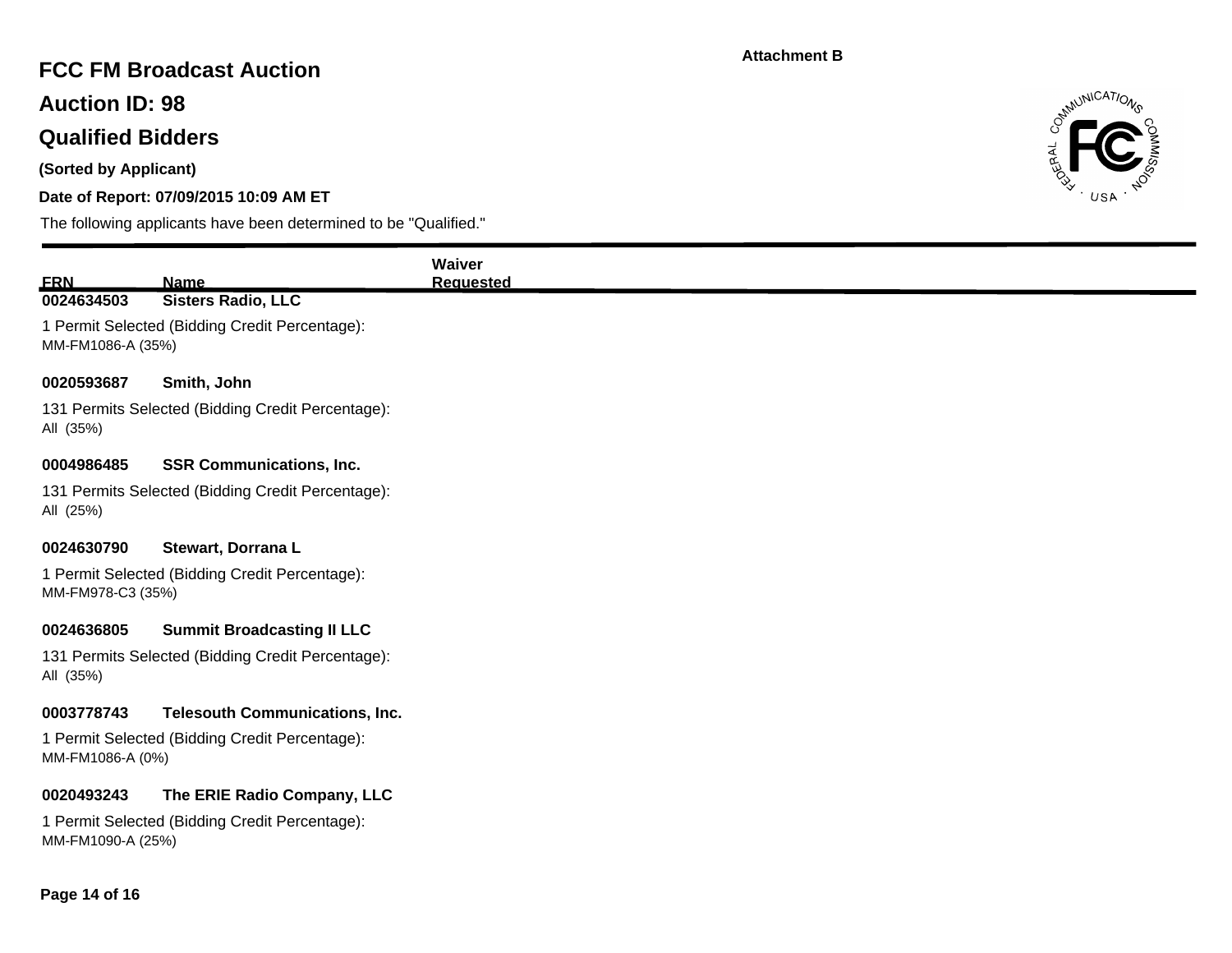# **FCC FM Broadcast Auction**

**Auction ID: 98**

# **Qualified Bidders**

**(Sorted by Applicant)**

### **Date of Report: 07/09/2015 10:09 AM ET**



| <b>ERN</b>         |                                                   | Waiver             |                   |                    |                  |
|--------------------|---------------------------------------------------|--------------------|-------------------|--------------------|------------------|
| 0013664941         | Name<br><b>Tomlinson-Leis Communications,</b>     | <b>Requested</b>   |                   |                    |                  |
|                    | L.P.                                              |                    |                   |                    |                  |
|                    | 15 Permits Selected (Bidding Credit Percentage):  |                    |                   |                    |                  |
| MM-FM1102-A (25%)  | MM-FM1103-A (25%)                                 | MM-FM1105-C3 (25%) | MM-FM1108-A (25%) | MM-FM1109-C3 (25%) | MM-FM1111-A (0%) |
| MM-FM1116-A (25%)  | MM-FM1123-A (0%)                                  | MM-FM1130-A (25%)  | MM-FM1132-A (0%)  | MM-FM1138-A (25%)  | MM-FM1140-A (0%) |
| MM-FM1144-A (0%)   | MM-FM1160-C3 (25%)                                | MM-FM1162-A (25%)  |                   |                    |                  |
| 0022410583         | <b>Torres Media Group, LLC</b>                    |                    |                   |                    |                  |
| All (25%)          | 131 Permits Selected (Bidding Credit Percentage): |                    |                   |                    |                  |
| 0024229072         | <b>Township Media, LLC</b>                        |                    |                   |                    |                  |
|                    | 3 Permits Selected (Bidding Credit Percentage):   |                    |                   |                    |                  |
| MM-FM1119-C3 (35%) | MM-FM1126-C3 (35%)                                | MM-FM1131-C2 (35%) |                   |                    |                  |
| 0023126022         | University of the Virgin Islands                  |                    |                   |                    |                  |
|                    | 1 Permit Selected (Bidding Credit Percentage):    |                    |                   |                    |                  |
| MM-FM1166-B (0%)   |                                                   |                    |                   |                    |                  |
| 0024628091         | Vazquez, Maria I                                  |                    |                   |                    |                  |
|                    | 1 Permit Selected (Bidding Credit Percentage):    |                    |                   |                    |                  |
| MM-FM1166-B (35%)  |                                                   |                    |                   |                    |                  |
| 0022407175         | <b>Vibrant Enterprises, LLC</b>                   |                    |                   |                    |                  |
|                    | 4 Permits Selected (Bidding Credit Percentage):   |                    |                   |                    |                  |
| MM-FM1063-A (35%)  | MM-FM1065-C3 (35%)                                | MM-FM1080-A (35%)  | MM-FM1083-A (35%) |                    |                  |